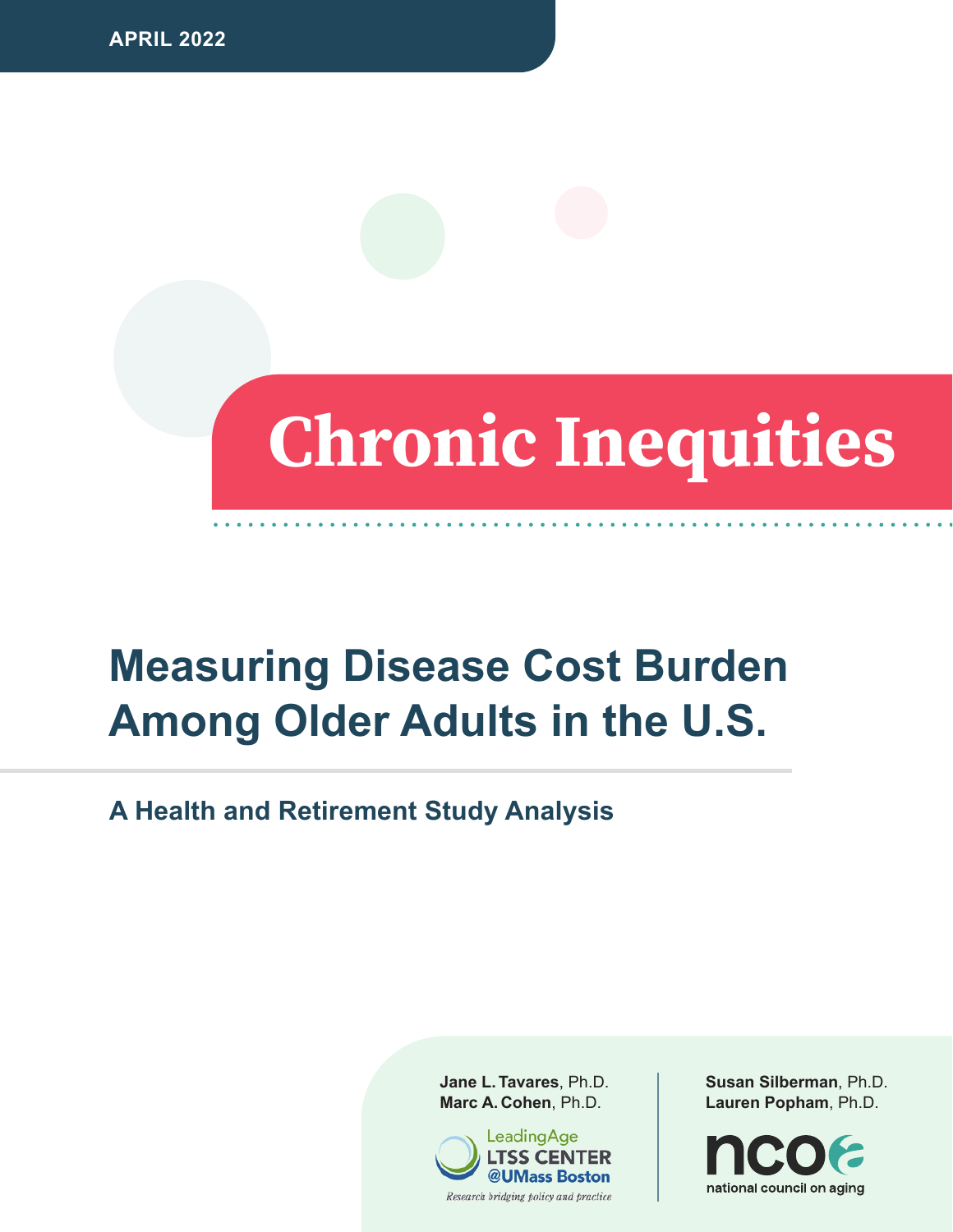I I a recent series of research briefs, we segmented a nationally representative sample of older<br>
Americans into quartiles based on net wealth to assess the profile of individuals currently<br>
experiencing or at high risk of Americans into quartiles based on net wealth to assess the profile of individuals currently experiencing or at high risk of economic insecurity.  $1,2,3,4$  The findings shed light on how prevalent economic insecurity is among most older adults in the U.S. as well as the stark racial/ethnic and economic insecurity. Individuals with multiple chronic conditions, those who assessed their health status to be poor, and people with behavioral health or cognitive issues were most likely to be economically insecure**.**

These prior analyses raised a question: Is there an efficient and accurate way to characterize the population in terms of overall health status? Typically, population health is described by multiple measures that are not homogeneous. For example, how do we compare the health status of a group characterized by obesity with a group that has diabetes? Is one group less healthy than the other group, and if so, is there a way to measure the difference? An overall measure of disease burden would allow us to segment the older population into health risk quartiles. Such a measure would enable a deeper understanding of the association between health risk, health and economic trajectories during old age, and overall economic security among older adults.

#### **Purpose**

The purpose of this analysis was to develop a method to identify and classify older adults in terms of their overall health risk based on a combined measure of health indicators. Existing research characterizing health status tends to rely on the use of one or more of the following approaches to determine wellbeing:<sup>5</sup> a single subjective measure of one's overall health (i.e. self-reported health ranging from excellent to poor); a focused analysis of one specific health condition (e.g. heart disease); and/or simple counts of a person's total chronic conditions. The approach of counting chronic conditions comes the closest to comprehensively measuring overall health, because individuals with greater numbers of chronic conditions tend to be among the sickest in the population. Despite being a reliable indicator of general

<sup>1</sup> Popham, L. Silberman, S. Tavares, J. and Cohen, M. (2021). Food Insecurity among Older Adults and the Role of the Supplemental Nutrition Program (SNAP) Lessons from the Great Recession of 2008. National Council on Aging. Issue Brief. May. **[https://assets-us-01.kc-usercontent.com/ffacfe7d-10b6-0083-2632-604077fd4eca/32b64f77-3964-](https://assets-us-01.kc-usercontent.com/ffacfe7d-10b6-0083-2632-604077fd4eca/32b64f77-3964-4707-9ee1-b1a0555b9711/2021-SNAP_Food%20Insecurity%20Brief%201_FINAL.pdf) [4707-9ee1-b1a0555b9711/2021-SNAP\\_Food%20Insecurity%20Brief%201\\_FINAL.pdf](https://assets-us-01.kc-usercontent.com/ffacfe7d-10b6-0083-2632-604077fd4eca/32b64f77-3964-4707-9ee1-b1a0555b9711/2021-SNAP_Food%20Insecurity%20Brief%201_FINAL.pdf)**

<sup>2</sup> Cohen, M., Tavares, J. Popham, L. and Silberman, S. (2020). Economic Insecurity for Older Adults in the Presence of the COVID-19 Pandemic: What can we learn from the most recent major economic downturn? National Council on Aging. **[https://d2mkcg26uvg1cz.cloudfront.net/wp-content/uploads/2020-C19-DG06\\_COVID-19-Issue-Brief\\_4-14.pdf](https://d2mkcg26uvg1cz.cloudfront.net/wp-content/uploads/2020-C19-DG06_COVID-19-Issue-Brief_4-14.pdf)**

<sup>&</sup>lt;sup>3</sup> Popham, L. Silberman, S. Tavares, J. and Cohen, M. (2020). The 80% -- The True Scope of Financial Insecurity in Retirement. Research Brief. National Council on Aging, Washington, DC May. **[https://www.ncoa.org/economic](https://www.ncoa.org/economic-security/money-management/the-80-addressing-the-nations-retirement-crisis/)[security/money-management/the-80-addressing-the-nations-retirement-crisis/](https://www.ncoa.org/economic-security/money-management/the-80-addressing-the-nations-retirement-crisis/)**

<sup>4</sup> Cohen, M., Tavares, J. Popham, L. and Silberman, S. (2020). Economic Insecurity for Older Adults in the Presence of the COVID-19 Pandemic: What can we learn from the most recent major economic downturn? National Council on Aging. **[https://d2mkcg26uvg1cz.cloudfront.net/wp-content/uploads/2020-C19-DG06\\_COVID-19-Issue-Brief\\_4-14.pdf](https://d2mkcg26uvg1cz.cloudfront.net/wp-content/uploads/2020-C19-DG06_COVID-19-Issue-Brief_4-14.pdf)**

<sup>5</sup> Diederichs, C., Berger, K., Dorothee, B. & Bartels (2011). The Measurement of Multiple Chronic Diseases—A Systematic Review on Existing Multimorbidity Indices, The Journals of Gerontology, 66A(3), 301–311. **[https://doi.org/10.1093/](https://doi.org/10.1093/gerona/glq208) [gerona/glq208](https://doi.org/10.1093/gerona/glq208)**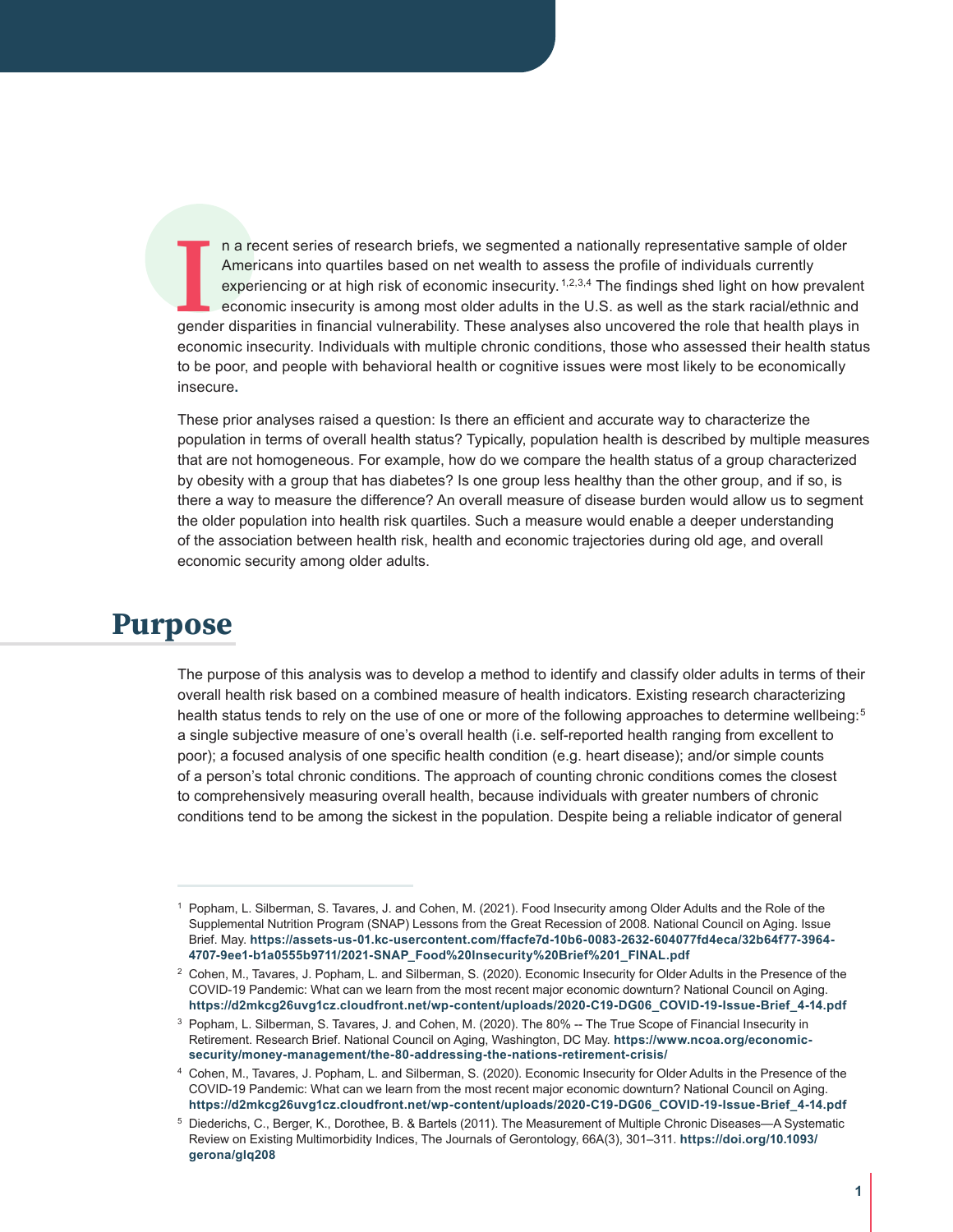health, this measure treats all conditions equally, no matter the severity or impact of each specific condition or disease. For example, heart disease and hypertension are weighed equally even though heart disease has both a higher physical burden and mortality rate, and it often requires far more intervention by the health system.

We sought to develop a better way to assess disease burden. To do this, we needed a common way to value the burden associated with specific chronic conditions. From the point of view of both the individual and the health system, the overall costs associated with a condition—including the costs of providing care to address the issue as well as the opportunity costs associated with time away from work or forced retirement—represent this consistent measure. At a high level, one can differentially weigh the impact of the most common chronic conditions among older adults by looking at their total costs. This creates an overall health measure that can more precisely identify and segment individuals into various risk categories by level of disease burden.

#### **Method**

We analyzed data from the 2018 wave of the nationally representative Health and Retirement Study (HRS) for those 60 years of age and older (N=11,820). The HRS provides comprehensive information on various demographic, health, and economic variables. More specifically, the HRS contains self-reported data on whether an individual has any of these nine chronic conditions: hypertension, diabetes, cancer, lung disease, heart disease, stroke, arthritis, Alzheimer's disease/dementia, and depression.

According to the Centers for Disease Control  $(2018)<sup>6</sup>$  six of these chronic conditions (diabetes, cancer, lung disease, heart disease, stroke, and Alzheimer's disease/dementia) are among the top 10 leading causes of death among older adults across race/ethnic groups. Of the other three chronic conditions, hypertension and arthritis are among the top 10 most prevalent diseases in later life across race/ethnic groups, and depression is the most common mental health problem among older adults.<sup>7</sup> By focusing on these conditions, we can classify the vast majority of the population because most people will have at least one of these conditions over their lives.

In order to weight the impact levels of these chronic conditions and combine them into a single quantitative measure, we focused on the yearly per-person cost associated with each condition provided by the Milken Institute  $(2018)$ ,<sup>8</sup> which estimated lost wage costs (i.e. from number of missed work days due to illness) and health treatment costs for each illness (see Table 1). The Milken Institute cost estimates were provided for 2016, so we adjusted the cost estimates to reflect 2018 values by accounting for inflation and medical cost changes reflected in the Consumer Price Index (2018).<sup>9</sup> Then, using the 2018 HRS data, we created a disease cost burden profile for each participant by assigning the adjusted Milken Institute estimates to the corresponding HRS chronic conditions. For individuals with multiple chronic conditions, we summed the costs for all of their conditions. To maintain cost accuracy, we only applied lost wage costs of chronic conditions to participants who were still in the workforce (i.e. not fully retired) or who reported they had retired because their health issues prevented them from working.

<sup>6</sup> Centers for Disease Control (2018). Older American Health. **[https://www.cdc.gov/nchs/fastats/older-american](https://www.cdc.gov/nchs/fastats/older-american-health.htm)[health.htm](https://www.cdc.gov/nchs/fastats/older-american-health.htm)**

<sup>7</sup> **[https://www.cdc.gov/aging/pdf/mental\\_health.pdf](https://www.cdc.gov/aging/pdf/mental_health.pdf)**

<sup>8</sup> Milken Institute (2018). The Cost of Chronic Disease in the U.S. **[https://milkeninstitute.org/sites/default/files/reports](https://milkeninstitute.org/sites/default/files/reports-pdf/ChronicDiseases-HighRes-FINAL.pdf)[pdf/ChronicDiseases-HighRes-FINAL.pdf](https://milkeninstitute.org/sites/default/files/reports-pdf/ChronicDiseases-HighRes-FINAL.pdf)**

<sup>9</sup> **[https://www.bls.gov/news.release/archives/cpi\\_01112019.pdf](https://www.bls.gov/news.release/archives/cpi_01112019.pdf)**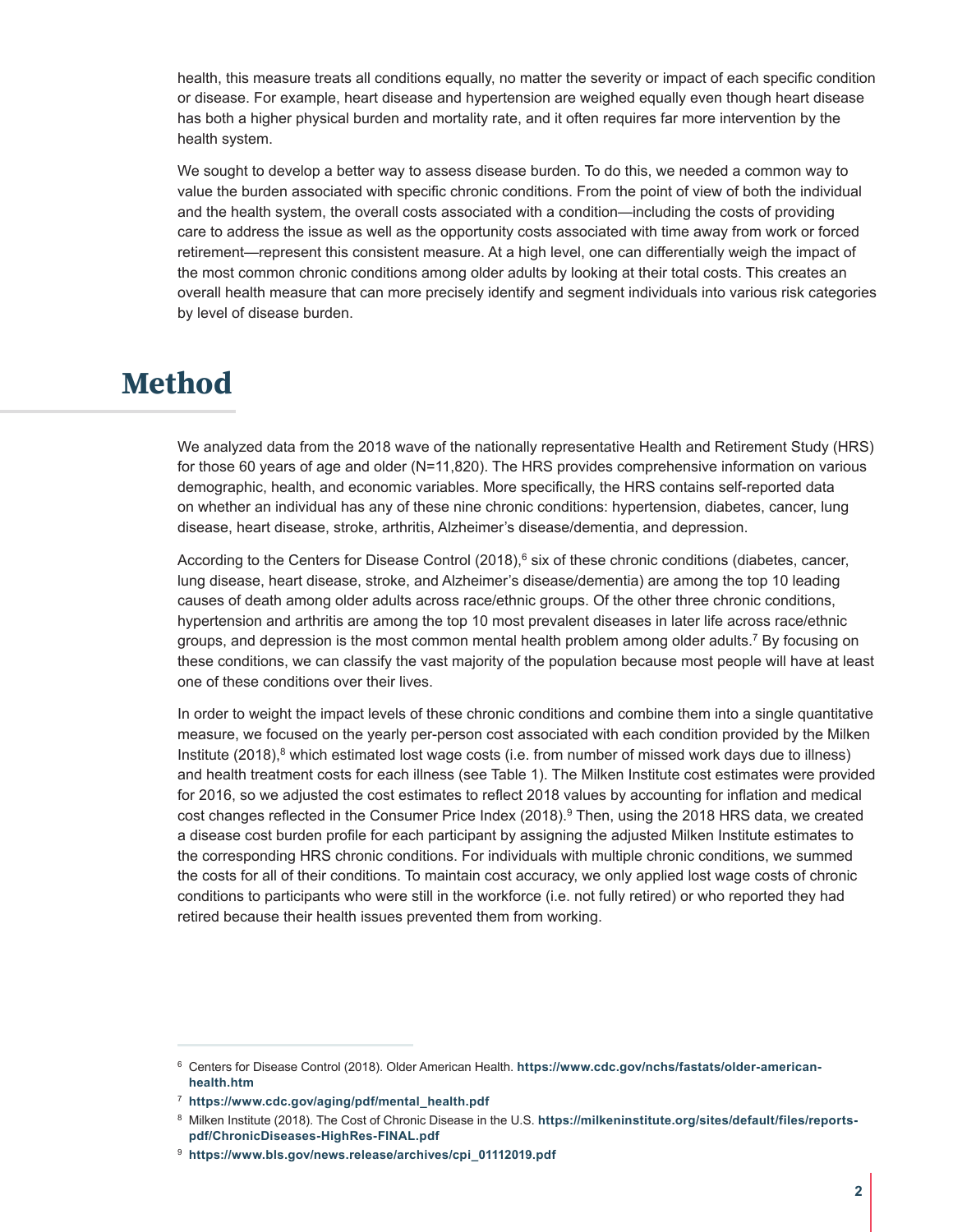| TABLE 1. 2018 Estimated Yearly Per Person Costs of Chronic Disease in the U.S. |                                                                                                       |                                                                   |          |  |  |
|--------------------------------------------------------------------------------|-------------------------------------------------------------------------------------------------------|-------------------------------------------------------------------|----------|--|--|
| <b>Chronic Condition</b>                                                       | 2018 Yearly Average<br><b>Total Per Person</b><br><b>Cost (Treatment +</b><br><b>Lost Wage Costs)</b> | 2018 Yearly Average<br><b>Per Person</b><br><b>Treatment Cost</b> |          |  |  |
| <b>Alzheimer's / Dementia</b>                                                  | \$48,701                                                                                              | \$33,746                                                          | \$14,955 |  |  |
| <b>Cancer</b>                                                                  | \$30,028                                                                                              | \$17,697                                                          | \$12,331 |  |  |
| <b>Diabetes</b>                                                                | \$20,137                                                                                              | \$7,251                                                           | \$12,886 |  |  |
| <b>Depression</b>                                                              | \$16,967                                                                                              | \$6,548                                                           | \$10,419 |  |  |
| <b>Hypertension</b>                                                            | \$13,531                                                                                              | \$860                                                             | \$12,671 |  |  |
| <b>Stroke</b>                                                                  | \$12,303                                                                                              | \$6,070                                                           | \$6,233  |  |  |
| <b>Heart Disease</b>                                                           | \$12,063                                                                                              | \$4,416                                                           | \$7,647  |  |  |
| <b>Lung Disease</b>                                                            | \$10,858                                                                                              | \$6,254                                                           | \$4,604  |  |  |
| <b>Arthritis</b>                                                               | \$7,384                                                                                               | \$2,115                                                           | \$5,268  |  |  |

Table 2 shows the 2018 prevalence of each chronic condition for those aged 60 and older in the HRS (all those with a condition automatically have the treatment cost burden associated with it) and the percentage of individuals who have lost wage cost burden in addition to treatment costs for each illness. As noted above, hypertension and arthritis are among the most prevalent chronic conditions for older adults, impacting about two thirds of the sample at 69% and 68% respectively. Heart disease and diabetes are the next most prevalent chronic conditions, both impacting approximately one third of the sample. Alzheimer's disease/dementia is the least prevalent chronic condition at approximately 3%.

| 60 and Older in the HRS     |                                                                 |                                                                    |  |  |  |
|-----------------------------|-----------------------------------------------------------------|--------------------------------------------------------------------|--|--|--|
| <b>Chronic Condition</b>    | <b>Prevalence</b><br>(% with Health<br><b>Treatment Burden)</b> | % with Condition<br>who have Additional<br><b>Lost Wage Burden</b> |  |  |  |
| <b>Hypertension</b>         | 68.7%                                                           | 31.0%                                                              |  |  |  |
| <b>Arthritis</b>            | 68.2%                                                           | 30.0%                                                              |  |  |  |
| <b>Diabetes</b>             | 31.2%                                                           | 33.6%                                                              |  |  |  |
| <b>Heart Disease</b>        | 30.1%                                                           | 26.6%                                                              |  |  |  |
| Cancer                      | 19.1%                                                           | 26.4%                                                              |  |  |  |
| <b>Depression</b>           | 18.9%                                                           | 35.9%                                                              |  |  |  |
| <b>Lung Disease</b>         | 12.7%                                                           | 30.3%                                                              |  |  |  |
| <b>Stroke</b>               | 11.5%                                                           | 23.1%                                                              |  |  |  |
| <b>Alzheimer's/Dementia</b> | 2.6%                                                            | 6.7%                                                               |  |  |  |

# TABLE 2. **2018 Prevalence of Chronic Diseases for Those**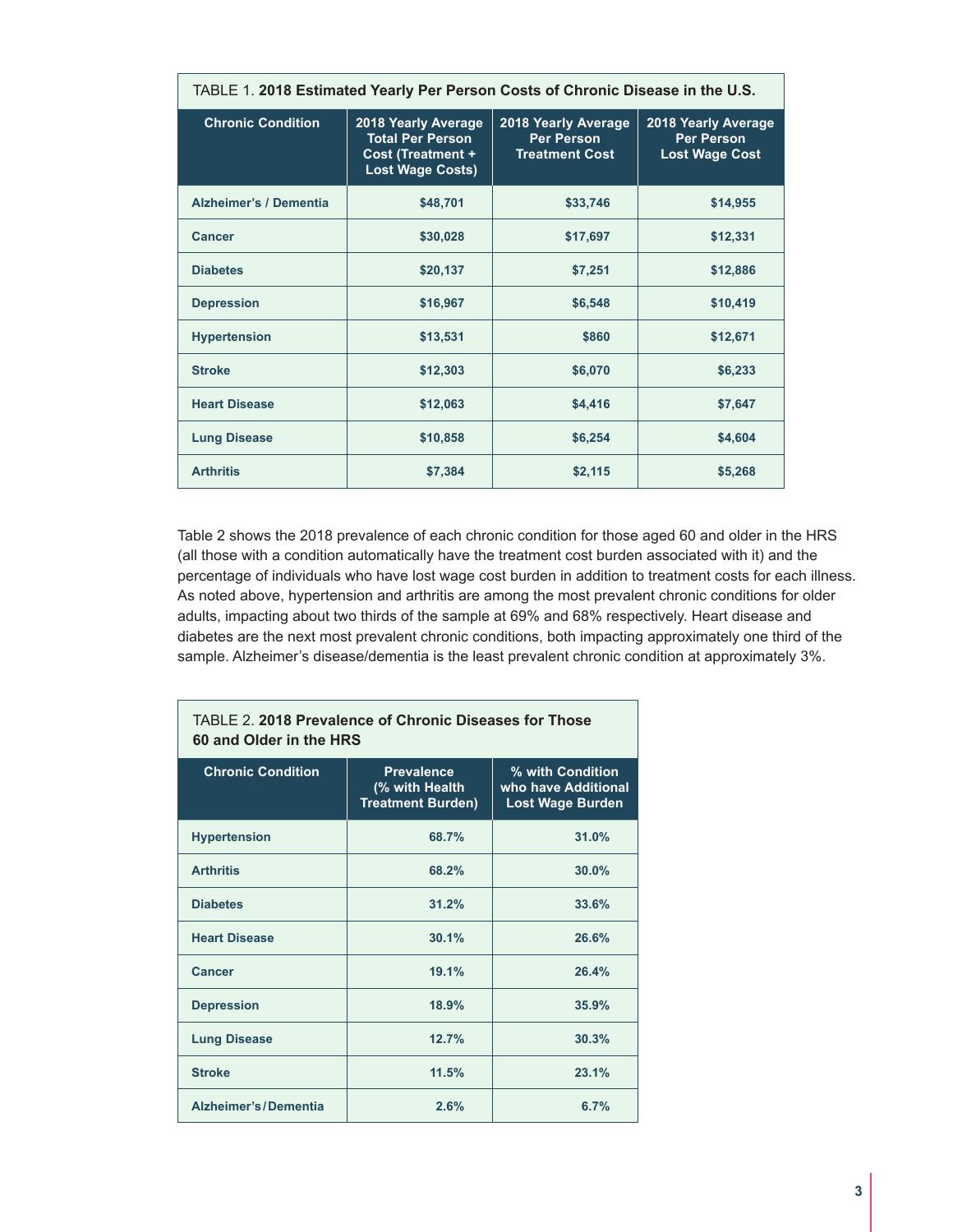With the exception of Alzheimer's/dementia, at least one quarter to one third of individuals in the sample who have any of the listed chronic conditions are incurring lost wage costs due to illness.

In order to better understand the relationship between this disease burden measure and the sociodemographic characteristics of individuals, we segmented the sample into quartiles based on their total yearly disease cost burden. Quartile 1 represents the lowest 25% of the sample in terms of disease cost burden, followed by the 25–50% of the sample in Quartile 2, the 50–75% of the sample in Quartile 3, and the 75–100% of the sample in Quartile 4. We then measured the following demographic, health, and economic characteristics for each disease burden quartile:

- **Demographic measures:** age, gender, race/ethnicity, marital status, education, live alone status, residence type
- **Health measures:** chronic conditions count, self-reported health, activities of daily living limitations (ADLs), instrumental activities of daily living limitations (IADLs), cognitive impairment, and out-ofpocket medical expenditures
- **Economic measures:** household income, net total wealth, net financial assets (non-property), value of primary residence, net value of primary residence, retirement status, federal poverty level status

#### **Findings**

Figure 1 shows U.S. population estimates of total annual cost burden by each chronic condition for the 73 million Americans age 60 and older<sup>10</sup> based on the disease prevalence observed in the 2018 HRS sample (Table 2). Cancer had the highest yearly cost burden for the sample at \$292.1 billion, with 84% of the total costs being treatment costs. Diabetes (\$263.7 billion) and hypertension (\$240.1 billion) had the next highest yearly costs, with hypertension having the highest percentage of lost wage costs of



<sup>10</sup> **[https://acl.gov/sites/default/files/Aging%20and%20Disability%20in%20America/2019ProfileOlderAmerica](https://acl.gov/sites/default/files/Aging%20and%20Disability%20in%20America/2019ProfileOlderAmericans508.pdf) [ns508.pdf](https://acl.gov/sites/default/files/Aging%20and%20Disability%20in%20America/2019ProfileOlderAmericans508.pdf)**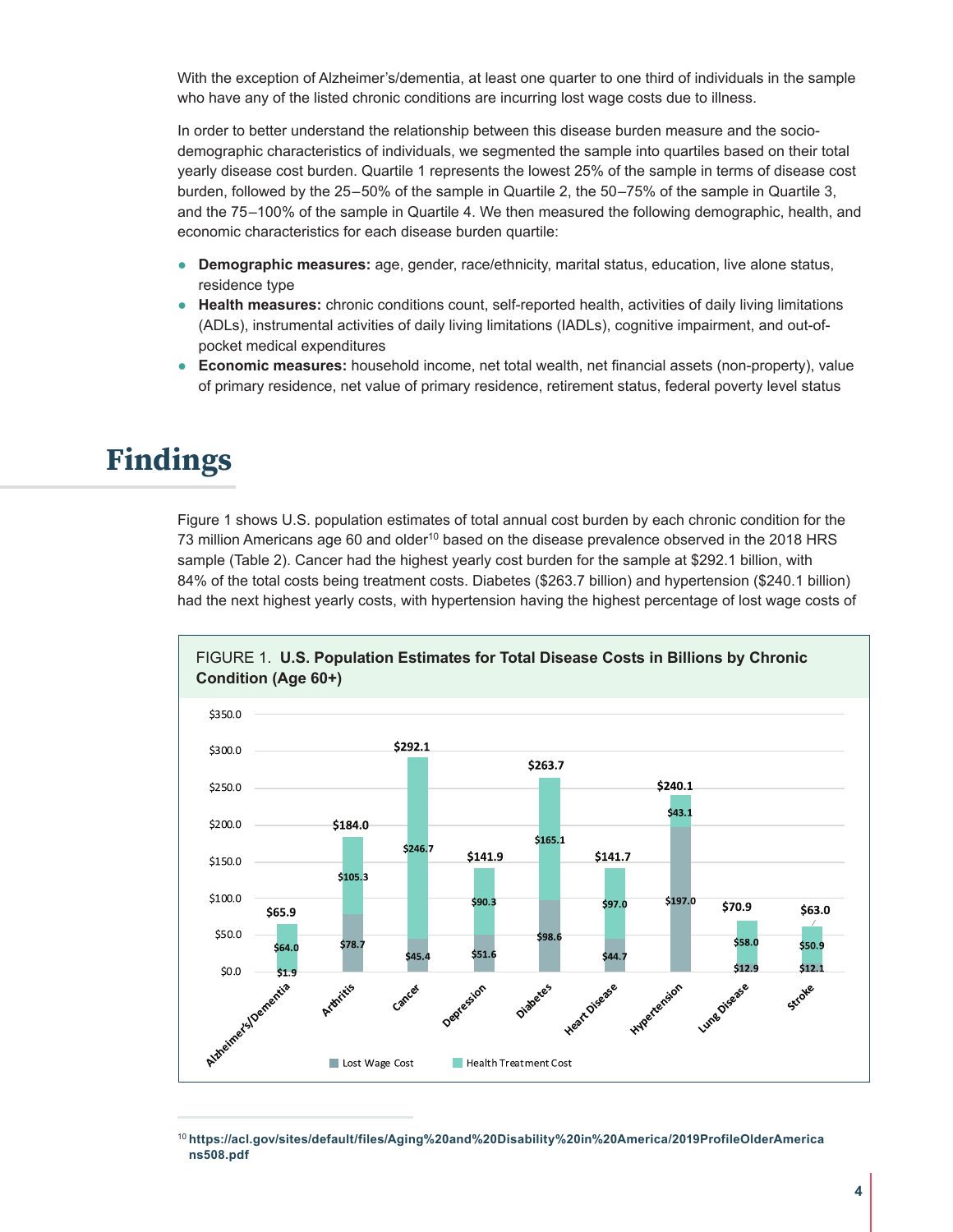any chronic condition at 82%. Stroke had the lowest yearly cost burden at \$63 billion and was the second least prevalent condition in the sample behind Alzheimer's/dementia (Table 2).

Figure 2 shows the distribution of the total number of chronic conditions reported for the 2018 sample (age 60 and older). Nearly half the sample has either two (26.1%) or three (24.4%) chronic conditions. About a quarter of the sample has no conditions (5.1%) or only one (16.4%) chronic condition, whereas the other quarter of the sample has four (16.1%) or five or more (12.1%) chronic conditions.



Table 3 presents demographic, health, and economic characteristic for the age 60 and older sample by the total yearly disease cost burden quartiles. In this case, Quartile 1 represents the 25% of the sample with the lowest disease cost burden, less than \$6,930. In contrast, Quartile 4 represents the 25% of the sample with the highest disease cost burden, exceeding \$25,808.

As would be expected, individuals with the highest disease cost burden (Quartile 4) are older (mean age of 78.9) and in the worst overall health with the highest reported fair/poor heath (49.9%), average chronic conditions (4.8), average ADLs (0.8) and IADLs (1.7), and cognitive impairment (16.3%) compared to those in the other quartiles. These health differences are particularly stark when comparing Quartile 1 to Quartile 4. People in Quartile 4 experience more than 16 times the rate of cognitive impairment than those in Quartile 1. People in Quartile 4 pay the highest average out-of-pocket health care costs at \$4,558, nearly double that of Quartile 1 .

The analysis shows that financial assets decrease as disease cost burden increases. Those with the highest disease cost burden (Quartile 4) have the lowest level of financial assets across economic measures, with nearly half the financial assets of those with the lowest disease cost burden (Quartile 1). Further, the poverty rate increases as disease cost burden increases. Those in Quartile 4 have the highest poverty rate of any quartile at 14.3%, which is double that of Quartile 1.

Demographic differences are significant between the groups. Women, racial/ethnic minorities, people who lost a spouse, and people with less education are disproportionately represented in Quartile 4, with the highest disease cost burden. In contrast, Quartile 1 (with the lowest disease cost burden) has the highest percentages of men, non-Hispanic whites, and married individuals as well as those with the highest mean education.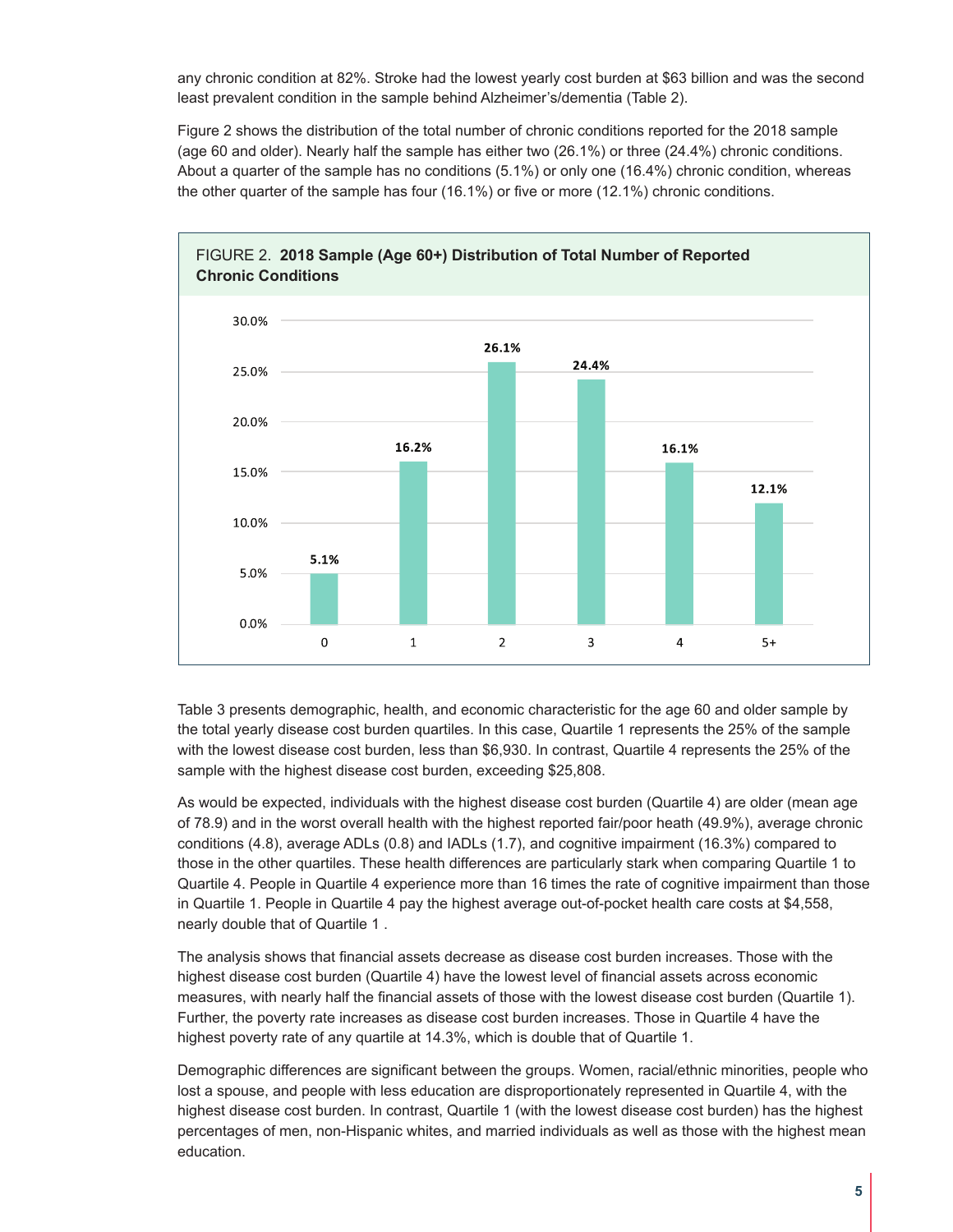| $\sim$<br>Quartiles (Age 60+)                       |                                                     |                                                       |                                                   |                                                      |  |  |  |
|-----------------------------------------------------|-----------------------------------------------------|-------------------------------------------------------|---------------------------------------------------|------------------------------------------------------|--|--|--|
| 2018 Sample<br><b>Characteristics</b>               | <b>Quartile 1</b><br><b>Lowest</b><br><b>Burden</b> | <b>Quartile 2</b><br><b>Moderate</b><br><b>Burden</b> | <b>Quartile 3</b><br><b>High</b><br><b>Burden</b> | <b>Quartile 4</b><br><b>Highest</b><br><b>Burden</b> |  |  |  |
| <b>AGE</b>                                          |                                                     |                                                       |                                                   |                                                      |  |  |  |
| <b>Mean</b>                                         | $76.2*$                                             | 77.3                                                  | 77.6                                              | 78.9*                                                |  |  |  |
| Age 60 to 64                                        | 0.6%                                                | 0.7%                                                  | 0.6%                                              | $1.8\%$ *                                            |  |  |  |
| Age 65 to 74                                        | 43.9%*                                              | $35.4\%$ *                                            | $34.7\%$ *                                        | $30.3\%$ *                                           |  |  |  |
| Age 75 to 84                                        | 41.9%*                                              | 47.9%*                                                | 48.0%*                                            | 49.6%*                                               |  |  |  |
| Age 85+                                             | 13.6%*                                              | $16.0\%$ *                                            | $16.8\%$ *                                        | $18.3\%$ *                                           |  |  |  |
| <b>GENDER</b>                                       |                                                     |                                                       |                                                   |                                                      |  |  |  |
| <b>Female</b>                                       | 54.6%*                                              | $61.5\%$ *                                            | 63.0%*                                            | $67.4%$ *                                            |  |  |  |
| <b>Male</b>                                         | 45.4%*                                              | $38.5\%$ *                                            | $37.0\%$ *                                        | $32.6\%$ *                                           |  |  |  |
| <b>RACE/ETHNICITY</b>                               |                                                     |                                                       |                                                   |                                                      |  |  |  |
| <b>Non-Hispanic White</b>                           | 75.2%*                                              | 69.0%*                                                | 65.0%*                                            | $61.1\%$ *                                           |  |  |  |
| <b>Non-Hispanic Black</b>                           | 12.6%*                                              | $16.1\%$ *                                            | $18.2\%$ *                                        | $20.4%$ *                                            |  |  |  |
| <b>Hispanic</b>                                     | $9.8\%$ *                                           | $12.6\%$ *                                            | 14.6%*                                            | $15.1\%$ *                                           |  |  |  |
| <b>Non-Hispanic Other</b>                           | 2.4%                                                | 2.3%                                                  | 2.2%                                              | $3.4%$ *                                             |  |  |  |
| <b>MARITAL STATUS</b>                               |                                                     |                                                       |                                                   |                                                      |  |  |  |
| <b>Married</b>                                      | $55.4%$ *                                           | 48.0%*                                                | 46.9%*                                            | $45.1\%$ *                                           |  |  |  |
| <b>Divorced/Separated</b>                           | 13.2%                                               | 15.0%                                                 | 15.7%                                             | 14.4%                                                |  |  |  |
| <b>Widowed</b>                                      | 27.8%*                                              | $33.0\%$ *                                            | $34.2\%$ *                                        | $36.3%$ *                                            |  |  |  |
| <b>Never Married</b>                                | 3.6%                                                | 3.6%                                                  | 3.2%                                              | 4.2%                                                 |  |  |  |
| <b>EDUCATION</b>                                    |                                                     |                                                       |                                                   |                                                      |  |  |  |
| <b>Years (Mean)</b>                                 | $13.4*$                                             | $12.8*$                                               | $12.2*$                                           | $11.9*$                                              |  |  |  |
| <b>ECONOMIC</b>                                     |                                                     |                                                       |                                                   |                                                      |  |  |  |
| <b>Household Income</b><br>(Mean)                   | \$79,794*                                           | $$59,045*$                                            | \$53,283*                                         | $$47,954*$                                           |  |  |  |
| <b>Net Total Wealth (Mean)</b>                      | \$985,922*                                          | \$633,345*                                            | \$403,132*                                        | \$389,459*                                           |  |  |  |
| <b>Net Financial Assets</b><br>(Mean)               | \$598,030*                                          | \$287,534*                                            | $$194,749*$                                       | $$152,715^*$                                         |  |  |  |
| <b>Value Primary</b><br><b>Residence (Mean)</b>     | \$296,422*                                          | \$213,540*                                            | \$193,048*                                        | $$152,170*$                                          |  |  |  |
| <b>Net Value Primary</b><br><b>Residence (Mean)</b> | \$267,422*                                          | \$181,709*                                            | \$166,486*                                        | $$142,632*$                                          |  |  |  |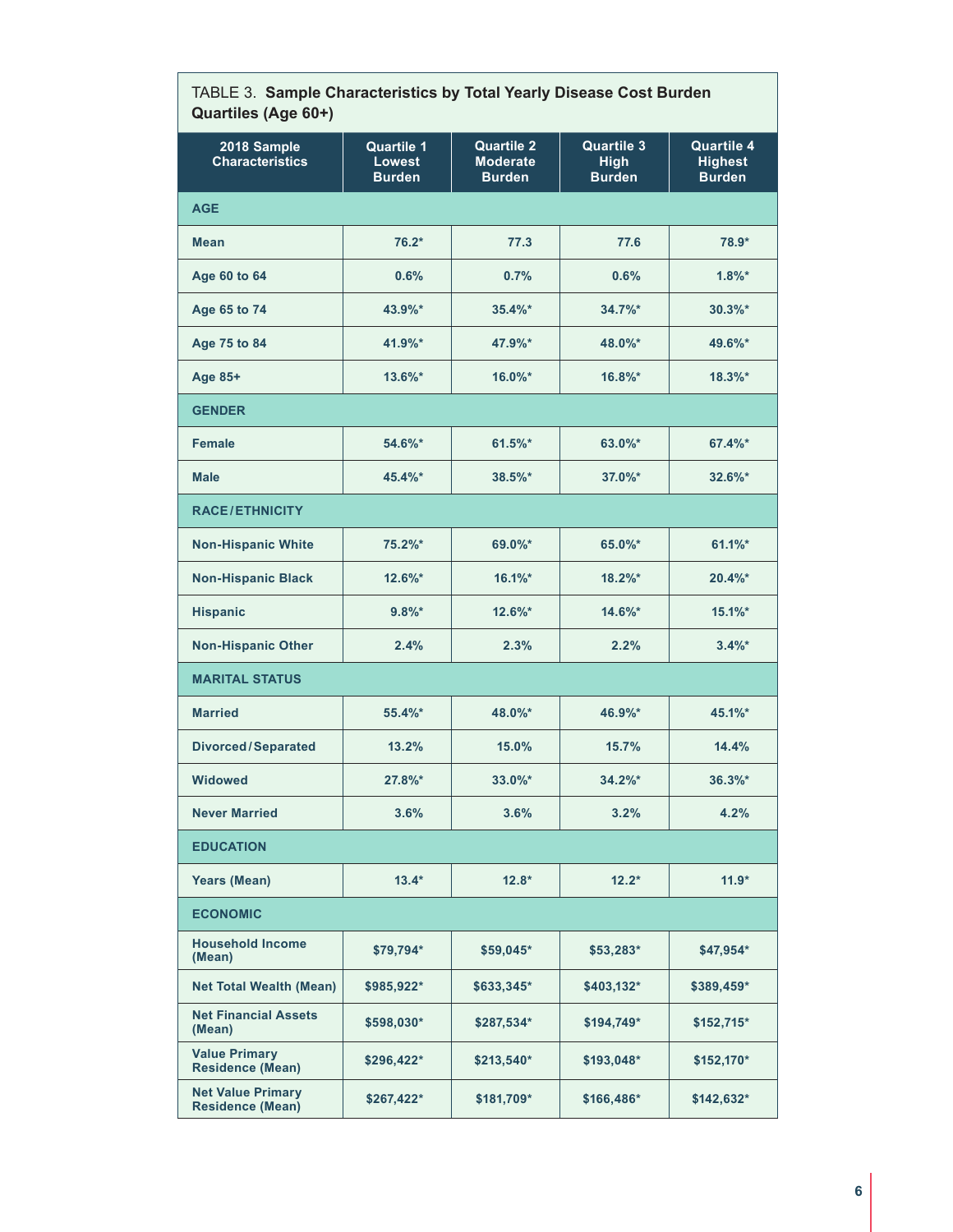| Quartiles (Age 60+)                                    |                                                     |                                                       |                                                   |                                                      |  |  |  |  |
|--------------------------------------------------------|-----------------------------------------------------|-------------------------------------------------------|---------------------------------------------------|------------------------------------------------------|--|--|--|--|
| 2018 Sample<br><b>Characteristics</b>                  | <b>Quartile 1</b><br><b>Lowest</b><br><b>Burden</b> | <b>Quartile 2</b><br><b>Moderate</b><br><b>Burden</b> | <b>Quartile 3</b><br><b>High</b><br><b>Burden</b> | <b>Quartile 4</b><br><b>Highest</b><br><b>Burden</b> |  |  |  |  |
| <b>LIVING STATUS</b>                                   |                                                     |                                                       |                                                   |                                                      |  |  |  |  |
| <b>Retired</b>                                         | $84.6\%$ *                                          | 79.4%*                                                | 77.4%*                                            | 67.0%*                                               |  |  |  |  |
| <b>Below Federal Poverty</b><br><b>Level (FPL)</b>     | 7.4%                                                | $9.7\%$ *                                             | $13.1\%$ *                                        | $14.3\%$ *                                           |  |  |  |  |
| <b>Lives Alone</b>                                     | 25.1%                                               | $30.0\%$ *                                            | $31.9%$ *                                         | 35.9%*                                               |  |  |  |  |
| <b>HEALTH</b>                                          |                                                     |                                                       |                                                   |                                                      |  |  |  |  |
| <b>Chronic Conditions</b><br>(Mean)                    | $1.4*$                                              | $2.5*$                                                | $3.3*$                                            | $4.8*$                                               |  |  |  |  |
| <b>Fair/Poor Health</b>                                | $10.3\%$ *                                          | $22.9\%$ *                                            | $38.2\%$ *                                        | $49.9\%$ *                                           |  |  |  |  |
| <b>ADLs (Mean)</b>                                     | $0.1*$                                              | $0.3*$                                                | $0.5*$                                            | $0.8*$                                               |  |  |  |  |
| <b>IADLs (Mean)</b>                                    | $0.3*$                                              | $0.7*$                                                | $1.2*$                                            | $1.7*$                                               |  |  |  |  |
| <b>Cognitive Impairment</b>                            | 0.0%                                                | 0.1%                                                  | $0.5\%$ *                                         | $16.5\%$ *                                           |  |  |  |  |
| <b>Out-of-Pocket Medical</b><br><b>Expenses (Mean)</b> | $$2,543*$                                           | $$3,144*$                                             | $$3,654*$                                         | $$4,558*$                                            |  |  |  |  |
| <b>RESIDENCE TYPE</b>                                  |                                                     |                                                       |                                                   |                                                      |  |  |  |  |
| Urban                                                  | $53.3\%$ *                                          | 49.1%*                                                | 46.1%*                                            | 42.5%*                                               |  |  |  |  |
| <b>Suburban</b>                                        | $22.2\%$ *                                          | 24.3%                                                 | $26.0\%$ *                                        | $27.6\%$ *                                           |  |  |  |  |
| <b>Rural</b>                                           | $24.5\%$ *                                          | 26.6%*                                                | 27.9%*                                            | 29.9%*                                               |  |  |  |  |

## TABLE 3. **Sample Characteristics by Total Yearly Disease Cost Burden**

\*significant t-test difference at p<0.05.

Because health treatment costs for chronic conditions are primarily paid through health insurance, we wanted to specifically analyze lost wage cost burden (which reflects lost economic productivity) among the older adult population; these costs are not covered by insurance. Table 4 presents demographic, health, and economic characteristics for the age 60 and older sample by yearly lost wage cost burden quartiles. Only 33.9% of the sample met the criteria for incurring lost wage cost burden, only those who could incur lost wages due to illness were included in the quartile analysis with the characteristics of those who only incurred treatment costs (66.1% of the sample) shown for comparison purposes. Quartile 1 represents the lowest 25% with lost wage cost burden less than \$12,886. Quartile 4's lost wage cost burden exceeds \$31,819.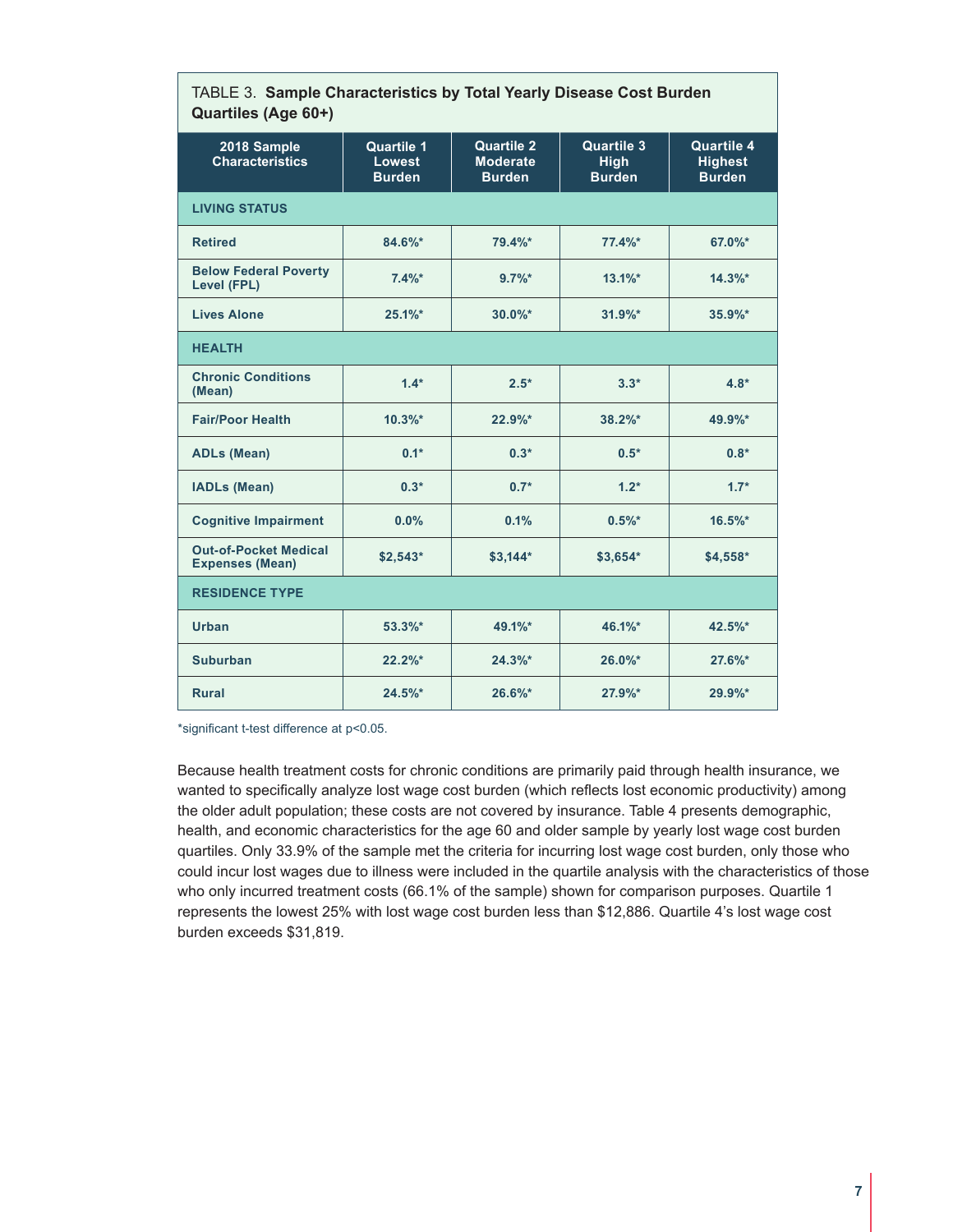As shown in Table 4, those with the highest lost wage cost burden (Quartile 4) were in the worst overall health with a staggering 69.9% reporting fair/poor health as well the highest average chronic conditions (4.3), average ADLs (0.9) and IADLs (2.1), nearly four times as much as those in Quartile 1. Those in Quartile 4 pay the highest average out-of-pocket health care costs at \$4,312, more than twice that of Quartile 1.

Once again, there are significant gender and racial/ethnic disparities between groups with women and racial/ethnic minorities being disproportionately represented among older adults with the highest lost wage cost burden (Quartile 4). In contrast, Quartile 1 (with lowest lost wage cost burden) has the highest percentages of men and non-Hispanic whites.

| TABLE 4. Sample Characteristics by Yearly Lost Wage Cost Burden Quartiles (Age 60+) |                                                         |                                                     |                                                       |                                                   |                                                      |  |
|-------------------------------------------------------------------------------------|---------------------------------------------------------|-----------------------------------------------------|-------------------------------------------------------|---------------------------------------------------|------------------------------------------------------|--|
| 2018 Sample<br><b>Characteristics</b>                                               | <b>Health</b><br><b>Treatment</b><br><b>Burden Only</b> | <b>Quartile 1</b><br><b>Lowest</b><br><b>Burden</b> | <b>Quartile 2</b><br><b>Moderate</b><br><b>Burden</b> | <b>Quartile 3</b><br><b>High</b><br><b>Burden</b> | <b>Quartile 4</b><br><b>Highest</b><br><b>Burden</b> |  |
| <b>AGE</b>                                                                          |                                                         |                                                     |                                                       |                                                   |                                                      |  |
| <b>Mean</b>                                                                         | $75.8*$                                                 | 65.4*                                               | 66.9                                                  | 67.1                                              | $67.5*$                                              |  |
| Age 60 to 64                                                                        | $11.4\%$ *                                              | 54.1%*                                              | 42.7%*                                                | 40.6%*                                            | $38.3%$ *                                            |  |
| Age 65 to 74                                                                        | $31.8\%$ *                                              | 36.8%*                                              | 43.6%*                                                | 46.6%*                                            | 49.9%*                                               |  |
| Age 75 to 84                                                                        | 40.2%*                                                  | $8.9%$ *                                            | $12.2\%$ *                                            | $11.0\%$ *                                        | $9.7\%$ *                                            |  |
| Age 85+                                                                             | $16.6\%$ *                                              | $0.2%$ *                                            | $1.5%$ *                                              | 1.8%                                              | $2.1\%$ *                                            |  |
| <b>GENDER</b>                                                                       |                                                         |                                                     |                                                       |                                                   |                                                      |  |
| <b>Female</b>                                                                       | 38.3%*                                                  | $51.8\%$ *                                          | 54.1%*                                                | 57.6%*                                            | 60.0%*                                               |  |
| <b>Male</b>                                                                         | 61.7%*                                                  | 48.1%*                                              | 45.9%*                                                | 42.4%*                                            | 40.0%*                                               |  |
| <b>RACE/ETHNICITY</b>                                                               |                                                         |                                                     |                                                       |                                                   |                                                      |  |
| <b>Non-Hispanic White</b>                                                           | 67.1%*                                                  | 60.7%*                                              | 59.7%*                                                | 48.4%*                                            | 44.3%*                                               |  |
| <b>Non-Hispanic Black</b>                                                           | $17.5\%$ *                                              | 19.8%*                                              | 21.1%                                                 | $25.5\%$ *                                        | $29.5\%$ *                                           |  |
| <b>Hispanic</b>                                                                     | $12.6\%$ *                                              | $15.4\%$ *                                          | $15.8\%$ *                                            | 22.1%                                             | 22.4%                                                |  |
| <b>Non-Hispanic Other</b>                                                           | $2.8%$ *                                                | 4.1%                                                | 3.4%                                                  | 3.7%                                              | 3.8%                                                 |  |
| <b>MARITAL STATUS</b>                                                               |                                                         |                                                     |                                                       |                                                   |                                                      |  |
| <b>Married</b>                                                                      | 50.6%*                                                  | 61.9%*                                              | 56.7%*                                                | 54.8%*                                            | 46.0%*                                               |  |
| <b>Divorced/Separated</b>                                                           | 15.1%                                                   | 20.9%*                                              | $23.9%$ *                                             | $24.6\%$ *                                        | 28.0%*                                               |  |
| <b>Widowed</b>                                                                      | 29.70%*                                                 | $9.8\%$ *                                           | $12.5\%$ *                                            | $14.3\%$                                          | 16.9%*                                               |  |
| <b>Never Married</b>                                                                | $4.6\%$ *                                               | 7.4%                                                | 6.9%                                                  | 6.3%                                              | $9.1\%$ *                                            |  |
| <b>EDUCATION</b>                                                                    |                                                         |                                                     |                                                       |                                                   |                                                      |  |
| <b>Years (Mean)</b>                                                                 | 12.9                                                    | $13.5*$                                             | $13.2*$                                               | 12.9                                              | 12.5                                                 |  |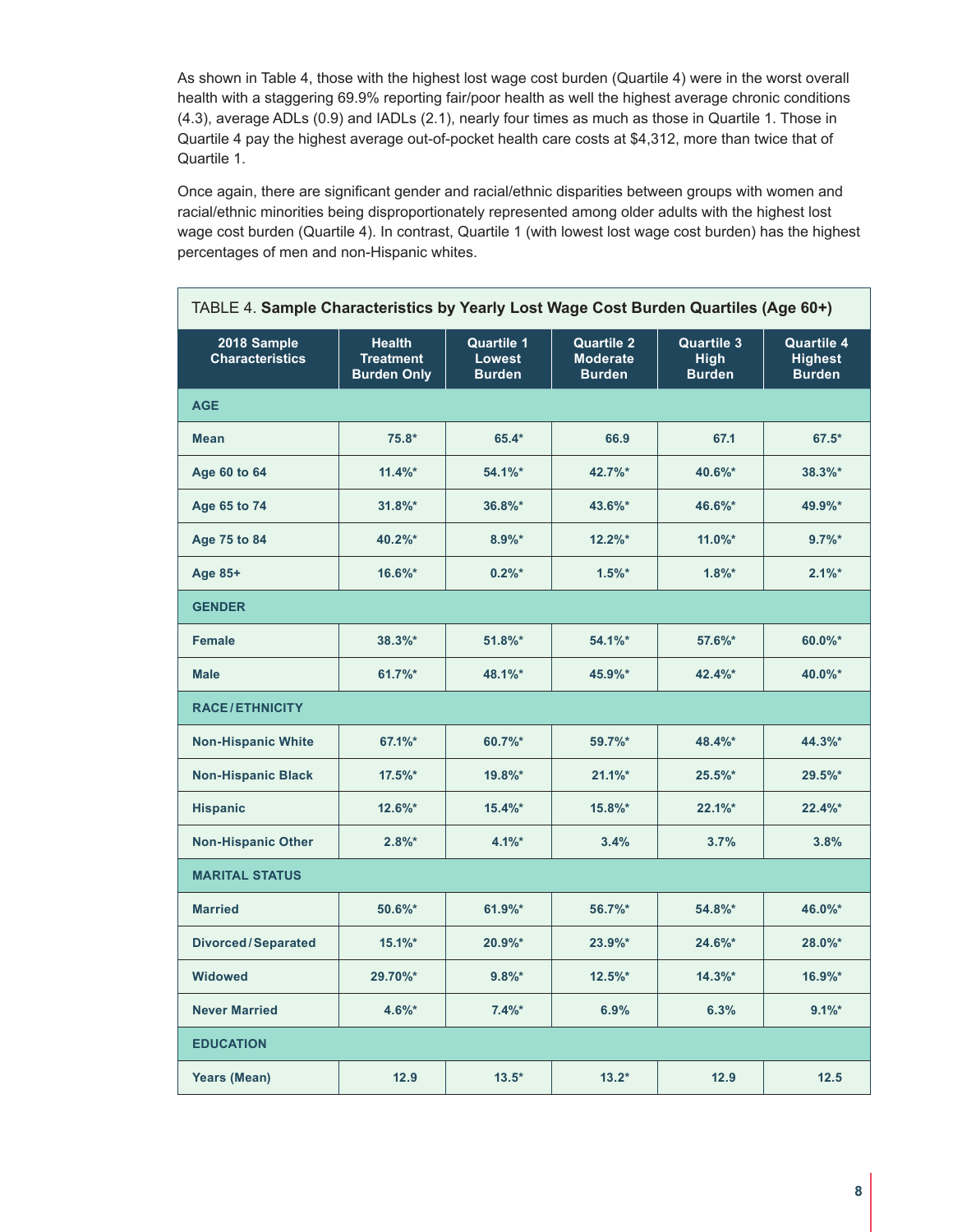| TABLE 4. Sample Characteristics by Yearly Lost Wage Cost Burden Quartiles (Age 60+) |                                                         |                                                     |                                                       |                                                   |                                                      |  |  |
|-------------------------------------------------------------------------------------|---------------------------------------------------------|-----------------------------------------------------|-------------------------------------------------------|---------------------------------------------------|------------------------------------------------------|--|--|
| 2018 Sample<br><b>Characteristics</b>                                               | <b>Health</b><br><b>Treatment</b><br><b>Burden Only</b> | <b>Quartile 1</b><br><b>Lowest</b><br><b>Burden</b> | <b>Quartile 2</b><br><b>Moderate</b><br><b>Burden</b> | <b>Quartile 3</b><br><b>High</b><br><b>Burden</b> | <b>Quartile 4</b><br><b>Highest</b><br><b>Burden</b> |  |  |
| <b>FINANCES</b>                                                                     |                                                         |                                                     |                                                       |                                                   |                                                      |  |  |
| <b>Household Income</b><br>(Mean)                                                   | \$82,257*                                               | \$108,421*                                          | \$94,730*                                             | \$80,753*                                         | \$61,888*                                            |  |  |
| <b>Net Total Wealth</b><br>(Mean)                                                   | \$650,363*                                              | \$608,858*                                          | \$591,240*                                            | \$526,411*                                        | \$248,803*                                           |  |  |
| <b>Net Financial Assets</b><br>(Mean)                                               | \$330,133*                                              | \$243,070*                                          | $$224,459*$                                           | \$196,364*                                        | \$78,342*                                            |  |  |
| <b>Value Primary</b><br><b>Residence (Mean)</b>                                     | \$210,108*                                              | \$253,410*                                          | $$224,903*$                                           | \$221,888*                                        | \$127,542*                                           |  |  |
| <b>Net Value Primary</b><br><b>Residence (Mean)</b>                                 | \$183,805*                                              | \$177,194*                                          | \$172,892*                                            | \$170,445*                                        | \$98,119*                                            |  |  |
| <b>LIVING STATUS</b>                                                                |                                                         |                                                     |                                                       |                                                   |                                                      |  |  |
| <b>Retired</b>                                                                      | $84.3\%$ *                                              | $11.3\%$ *                                          | 22.1%                                                 | $30.2\%$ *                                        | 56.4%*                                               |  |  |
| <b>Below Federal Poverty</b><br>Level (FPL)                                         | $10.6\%$ *                                              | $7.7\%$ *                                           | $10.1\%$ *                                            | $12.2\%$ *                                        | 21.1%                                                |  |  |
| <b>Lives Alone</b>                                                                  | $23.3%$ *                                               | $16.3\%$ *                                          | 18.6%*                                                | $21.2%$ *                                         | $34.5\%$ *                                           |  |  |
| <b>MEDICAL</b>                                                                      |                                                         |                                                     |                                                       |                                                   |                                                      |  |  |
| <b>Chronic Conditions</b><br>(Mean)                                                 | $2.8*$                                                  | $1.1*$                                              | $2.0*$                                                | $2.8*$                                            | $4.3*$                                               |  |  |
| <b>Fair/Poor Health</b>                                                             | $27.5\%$ *                                              | $15.1\%$ *                                          | $26.2\%$ *                                            | $39.5\%$ *                                        | 69.9%*                                               |  |  |
| <b>ADLs (Mean)</b>                                                                  | $0.5*$                                                  | $0.1*$                                              | $0.2*$                                                | $0.4*$                                            | $0.9*$                                               |  |  |
| <b>IADLs (Mean)</b>                                                                 | $1.5*$                                                  | $0.3*$                                              | $0.6*$                                                | $1.1*$                                            | $2.1*$                                               |  |  |
| <b>Cognitive Impairment</b>                                                         | $2.3%$ *                                                | $0.0\%$ *                                           | $0.2\%$ *                                             | $0.3%$ *                                          | $1.5\%$ *                                            |  |  |
| <b>Out-of-Pocket Medical</b><br><b>Expenses (Mean)</b>                              | \$3,750*                                                | $$2,043$ *                                          | $$2,636*$                                             | $$2,857*$                                         | \$4,312*                                             |  |  |
| <b>RESIDENCE TYPE</b>                                                               |                                                         |                                                     |                                                       |                                                   |                                                      |  |  |
| Urban                                                                               | $52.4%$ *                                               | $56.3\%$ *                                          | $52.2\%$ *                                            | $50.1\%$ *                                        | 49.3%*                                               |  |  |
| <b>Suburban</b>                                                                     | $22.9%$ *                                               | $20.5\%$ *                                          | $22.7\%$ *                                            | $24.1\%$ *                                        | $24.7\%$ *                                           |  |  |
| <b>Rural</b>                                                                        | $24.7\%$ *                                              | $23.2\%$ *                                          | 25.1%*                                                | 25.8%*                                            | 26.0%*                                               |  |  |

\*significant t-test difference at p<0.05.

As was observed in the total disease cost burden analysis (Table 3), financial assets (Table 4) decrease as lost wage cost burden increases. Those with the highest lost wage cost burden have the lowest level of financial assets across economic measures. The poverty rate also increases as lost wage cost burden increases. Quartile 4 has the highest poverty rate at 21%, triple that of Quartile 1 and double that of those who only incurred treatment costs. Given that lost wage costs reflect lost economic productivity, this pattern is not surprising.